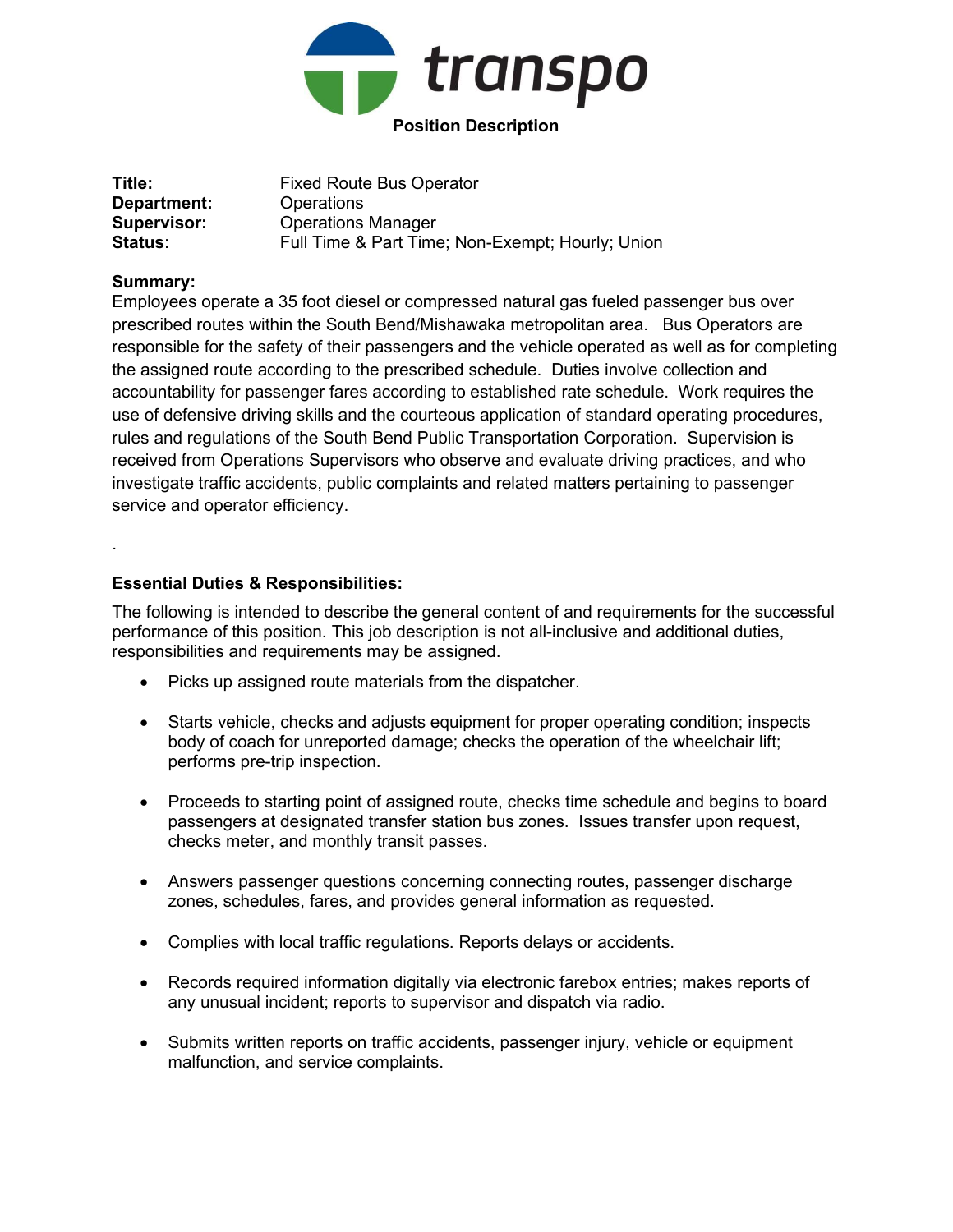Qualifications: Individuals must be able to perform each essential duty satisfactorily. The requirements listed below are representative of the knowledge, skill and/or ability required. Reasonable accommodations may be made to enable individuals with disabilities to perform essential functions.

- Ability to employee defensive driving skills in the safe operation of a passenger bus.
- Ability to follow prescribed instructions and to work without constant supervision.
- Ability to assist passengers in a courteous manner,
- Ability to detect malfunctions in a vehicle and submit reports.
- Skill in the operation of passenger buses.
- Knowledge of the operating characteristics and service checks for diesel & compressed natural gas powered passenger buses.
- Knowledge of defensive driving techniques and the safety precautions applicable to passenger transportation.
- Knowledge of the prescribed rules and regulations of the South Bend Public Transportation Corporation.
- Knowledge of the primary and secondary road networks of the South Bend/Mishawaka metropolitan area.

Reasoning Ability: This position requires the ability to identify and define problems, collect data, establish facts and draw valid conclusions.

Education and/or Experience: This position requires a high school diploma or general education degree (GED)

Language Skills: Ability to read and interpret documents such as safety rules, operating and maintenance instructions, and procedure manuals. Ability to write routine reports and correspondence. Ability to communicate effectively with customers and employees of organization.

Certifications, Licenses, Registrations: Class B CDL with airbrake and passenger endorsements and a clean driving record.

Physical Demands: The physical demands described here are representative of those that must be met by an employee to successfully perform the essential functions of this job. While performing the duties of this job, the employee is regularly required to sit; use hands to finger, handle, or feel; and talk or hear. The employee frequently is required to reach with hands and arms. The employee is occasionally required to stand; walk; climb or balance; and stoop, kneel,